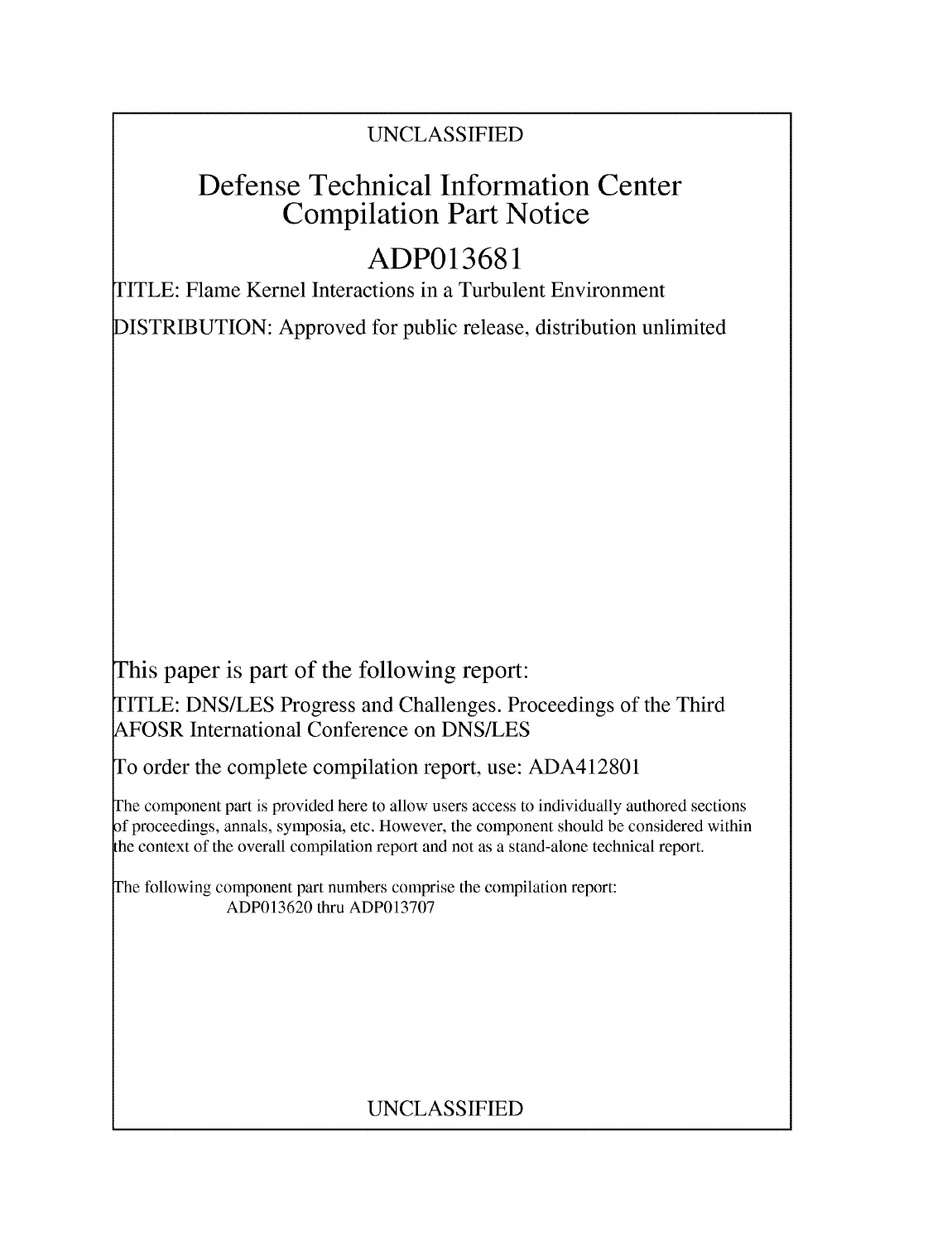## **FLAME** KERNEL INTERACTIONS **IN A TURBULENT ENVIRONMENT**

K.W. JENKINS AND R.S. CANT *University of Cambridge CFD Laboratory* Department *of* Engineering Trumpington *Street Cambridge CB2 1PZ UK*

Abstract. Results are presented from a parallel DNS combustion code called SENGA. The code solves a fully compressible reacting flow in three dimensions. High accuracy numerical schemes have been employed which are explicit 10th order central finite differences in space, a third order explicit Runge-Kutta method in time and parallel implementation is achieved through the Message Passing Interface (MPI). Turbulence is generated numerically for a  $128^3$  simulation with Re = 30 and a  $384^3$  simulation with Re **=** 130. Finally, results are presented and discussed for simulations with different initial non-dimensional turbulence intensities ranging from 5 to 23.

### **1.** Introduction

A difficulty that arises in practical turbulent combustion processes, such as the combustor sections of jet engines and internal combustion engines, is the strong coupling between turbulence, chemical kinetics and heat release. These interactions are generally three dimensional and time dependent, and are not easily accessible to experimental investigation. Therefore, to extract valuable information from these and other turbulent flows, highly accurate numerical solutions are required, such as those obtained using Direct Numerical Simulation (DNS).

DNS is now a useful and well established research tool in the field of tur-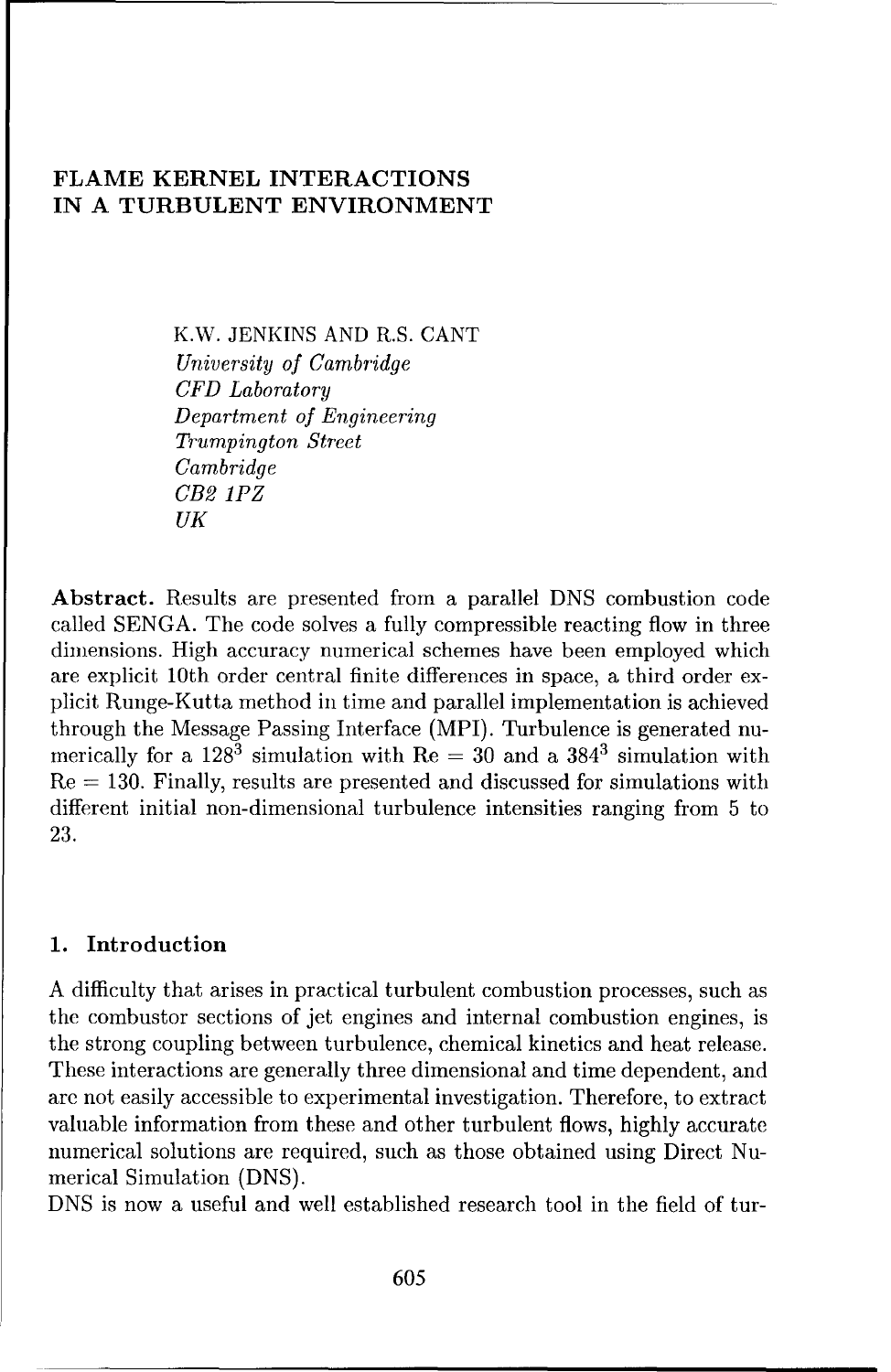#### 606 K.W. JENKINS AND R.S. CANT

bulent combustion. The solution of the full governing equations without the need for any form of turbulence modelling enables the collection of a great deal of information on turbulent flame structure and propagation that is obtainable by no other means. However, to obtain representative simulations, the DNS must be able to resolve the smallest length and time scales applicable to the problem of interest. High resolution and the need to solve in three spatial directions and time comes at a cost, therefore parallel supercomputers are a pre-requisite to carry out these simulations. Due to the high computational costs, it is important to use high accuracy spatial discretisation schemes. The most accurate scheme is the Fourier spectral method, however, these schemes are restricted to problems with periodic boundary conditions which in combustion DNS is a restriction since reactants must be able to enter and products and heat must be able to leave the computational domain. Therefore alternative schemes with spectral like accuracy and non restrictive boundary conditions are required, the most popular scheme for combustion being the compact scheme (Lele, 1992). In the present work, 10th order explicit finite differences are employed. These offer near spectral accuracy along with inflowing and outflowing boundary conditions and are more efficient for parallel implementation. (Prosser and Cant, 1998) compared various spatial schemes applicable to combustion DNS, and showed the explicit scheme to perform well in terms of accuracy when the resolution is known to be sufficient, and in terms of CPU time and storage the explicit schemes proved least expensive on both counts.

Practical combustion problems have chemical and turbulent scales and in most cases it is the smallest chemical scales within the reaction zone of the flame that are of interest, not the smallest turbulent scales. This is true for example in the spark ignition engine where combustion takes place in a reasonably homogeneous mixture of fuel vapour and air, and where the turbulence is of moderate intensity. These kind of systems operate within the laminar flamelet regime of turbulent premixed combustion (Libby and Williams, 1994). Here the thickness of the flame sheet remains smaller than the Kolomogorov scale of turbulence and the Kilmov-Williams criteria is satisfied (Williams, 1985). The flame sheet retains the structure of a laminar flame, even though it is wrinkled by the surrounding turbulence. The flame-turbulence interactions in the present work are in the above regime and therefore the flame structure and not the turbulence defines the resolution requirement. Research in combustion DNS as come a long way in these regimes (Poinsot et al., 1996), especially for planar flames. The present work uses flame kernels in a turbulent environment which have a practical relation to ignition problems. The growth of the flame is laminar once established in the early stages, and then propagates spherically outwards. Its motion is accelerated by flow divergence due to thermal expansion and it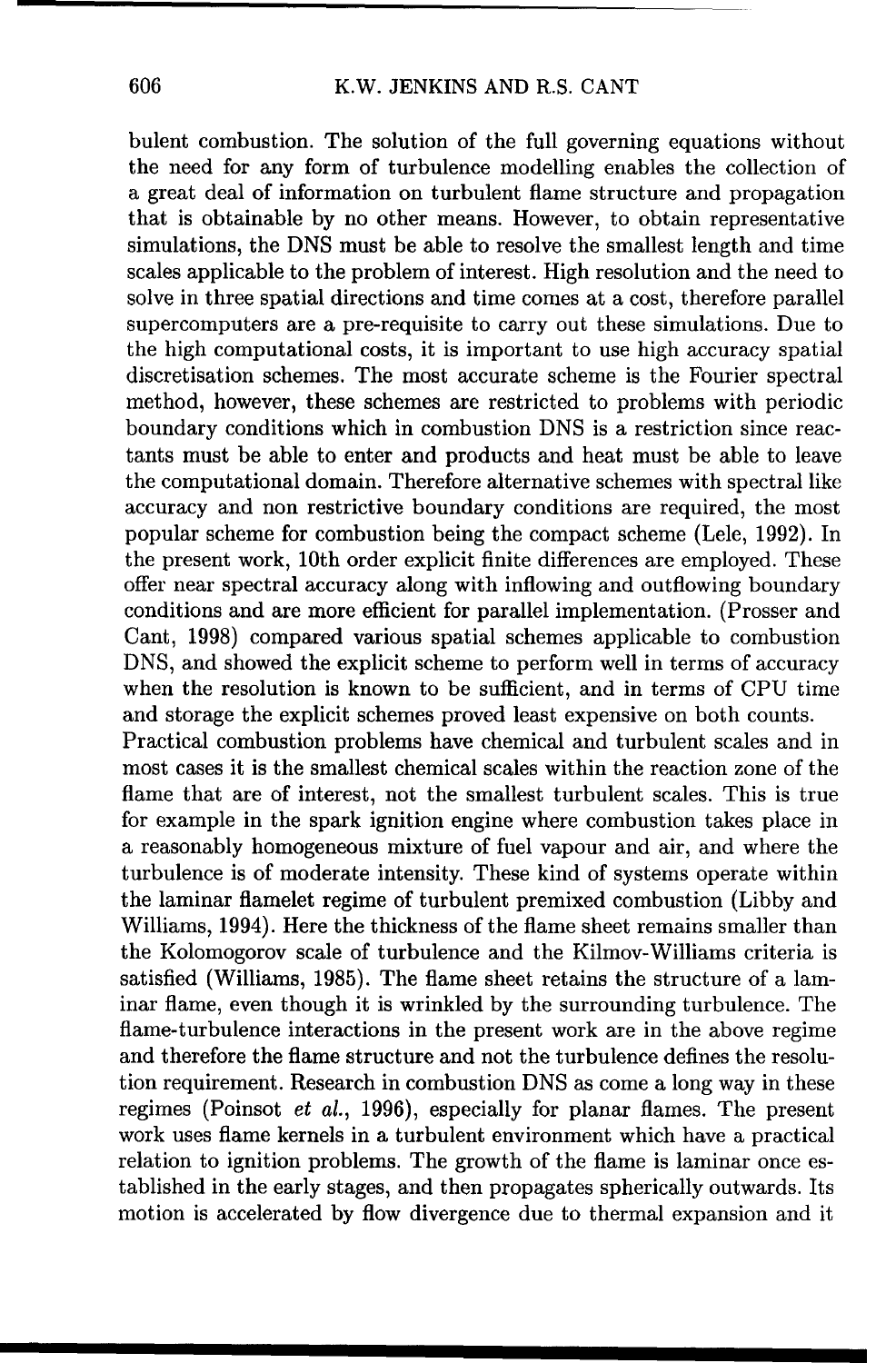begins to interact with the surrounding turbulence becoming wrinkled and increasing in surface area. Flame kernels in conjuction with non-reflecting outflow boundaries on all faces using the NSCBC formalism (Poinsot and Lele, 1992), allow the flame structure to be observed away from the influence of any boundary impositions.

The aim of the present research is to use a parallel DNS code called SENGA, developed in Cambridge, to study flame kernels in a turbulent environment. The DNS code solves the fully compressible reacting flow equations in three dimensions and time with heat release. The paper is organised as follows. The equations governing the flow are outlined in non-dimensional format, the numerical procedure is explained and finally the simulation method and results are presented for various flame turbulent interactions.

#### 2. Governing Equations

The governing equations that describe the motion of a reacting gas are the three dimensional equations for mass, momentum, energy and a species conservation equation (Williams, 1985). In non-dimensional form these equations become.

$$
\frac{\partial \rho}{\partial t} + \frac{\partial \rho u_k}{\partial x_k} = 0 \tag{1}
$$
\n
$$
\frac{\partial \rho u_i}{\partial \rho u_k u_i} = 0 \tag{2}
$$

$$
\frac{\partial \rho u_i}{\partial t} + \frac{\partial \rho u_k u_i}{\partial x_k} = -\frac{\partial P}{\partial x_k} + \frac{1}{Re} \frac{\partial \tau_{ki} u_i}{\partial x_k}
$$
(2)

$$
\frac{\partial \rho E}{\partial t} + \frac{\partial \rho u_k E}{\partial x_k} = -(\gamma - 1)\mathcal{M}^2 \frac{\partial P u_k}{\partial x_k} + \frac{1}{Re}(\gamma - 1)\mathcal{M}^2 \frac{\partial \tau_{ki} u_i}{\partial x_k} + \frac{\tau}{Re Pr} \frac{\partial}{\partial x_k} (\lambda \frac{\partial T}{\partial x_k}) - \frac{\tau}{Re Sc} \frac{\partial}{\partial x_k} (\rho D \frac{\partial c}{\partial x_k})
$$
(3)

$$
\frac{\partial \rho c}{\partial t} + \frac{\partial \rho u_k c}{\partial x_k} = \omega_\alpha + \frac{1}{ReSc} \frac{\partial}{\partial x_k} (\rho D \frac{\partial c}{\partial x_k})
$$
(4)

where x and t are the space and time coordinates,  $\rho$  is the density, u is the velocity,  $P$  is the pressure,  $E$  is a stagnation internal energy,  $c$  is a reaction progress variable, formulated as a normalised mass fraction and rising monotonically from zero in the unburned state to unity in the fully burned products and  $\tau_{ki}$  is the viscous stress tensor

The non-dimensional parameters in the above equations are the Mach num-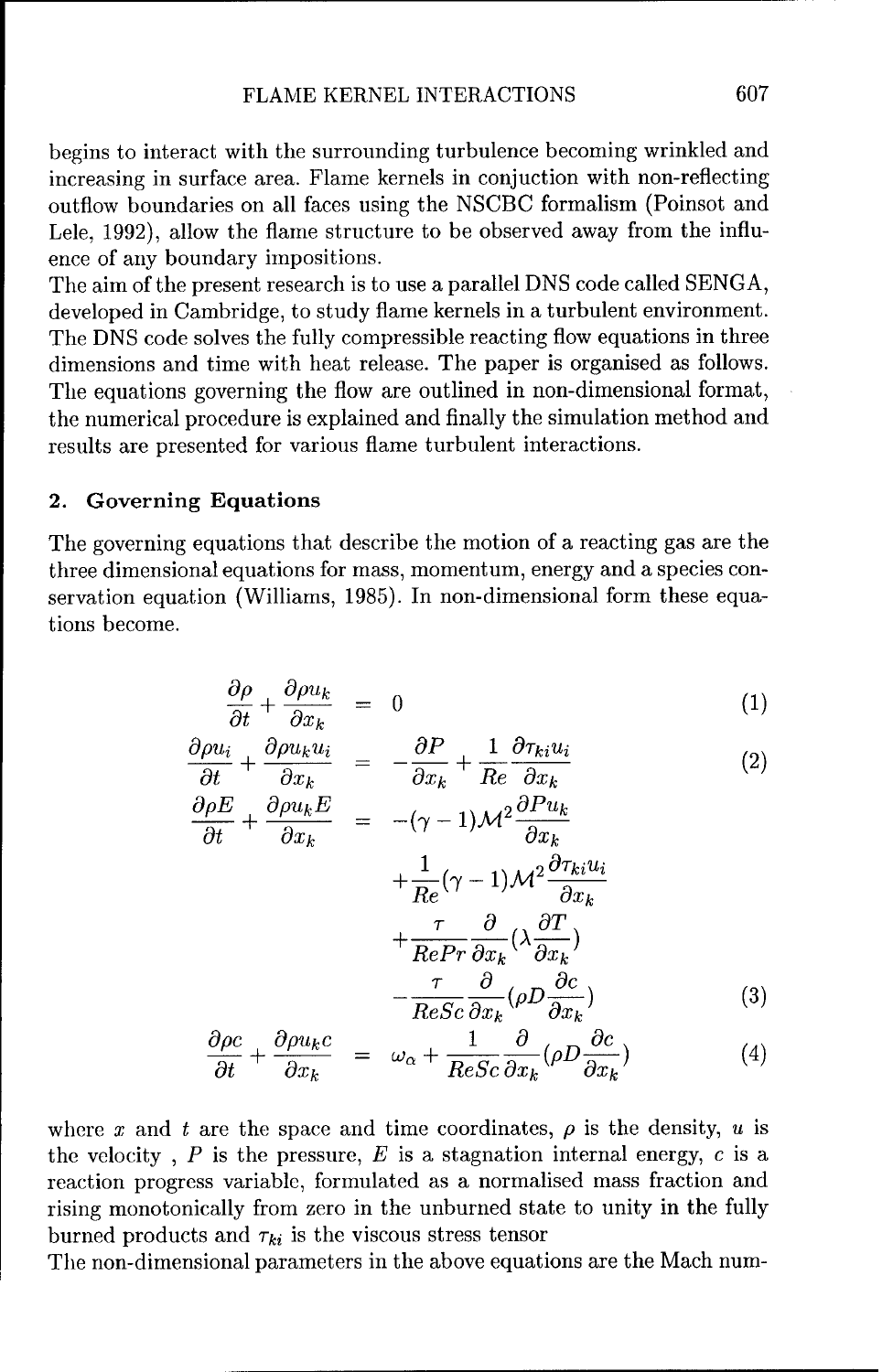ber *M,* the Reynolds Number Re, the Prandtl number Pr and the Schmidt number Sc. For a full description of the non-dimensionisation and the extra terms needed to close the problem, see (Jenkins and Cant, 1999).

#### **3.** Numerical Procedure

Turbulent combustion DNS requires spatial schemes with high accuracy. Therefore, all first and second spatial derivatives are discretised using a central  $10^{th}$  order explicit scheme obtained from the central finite difference approximation

$$
f_i' = \sum_{j=1}^{m/2} \frac{a_j}{2jh} (f_{i+j} - f_{i-j})
$$

where m is the order of the approximation (always even). Values of constants  $a_j$  are obtained by expanding in Taylor series and equating coefficients of successive orders in h.

These finite difference approximations have a stencil width of eleven points which implies 5 points are required at the boundary. These boundary points are again treated with explicit finite differences of decreasing accuracy to the boundary. This is covered in detail by (Jenkins and Cant, 1999). Time stepping is carried out by an explicit third order Runge-Kutta method (Wray, 1990). This method requires three sub steps for each main time advancement step and requires only two storage locations, one for the time derivative and one for the dependent variable.

An initial field of isotropic turbulence is generated numerically to satisfy the continuity constraint for incompressible flow. The general requirement for this turbulent field is the specification of an energy spectrum  $E(k)$ , where k is a wavenumber in the Fourier-space representation of the turbulent velocity field. Various energy specta exist for this work such as (Lee and Reynolds, 1985) which as previously been used by the authors. However, the present work uses the spectrum of (Schumann and Patterson, 1978) after studies showed a slower decay in turbulent kinetic energy compared to Lee and Reynolds. This is of interest, especially for higher turbulence intensity cases, were the flame interacts longer at the higher intensities. Finally, boundary conditions are implemented using the Navier Stokes Characteristic Boundary Conditions (NSCBC) (Poinsot and Lele, 1992) and parallel implementation is achieved through the Message Passing Interface (MPI).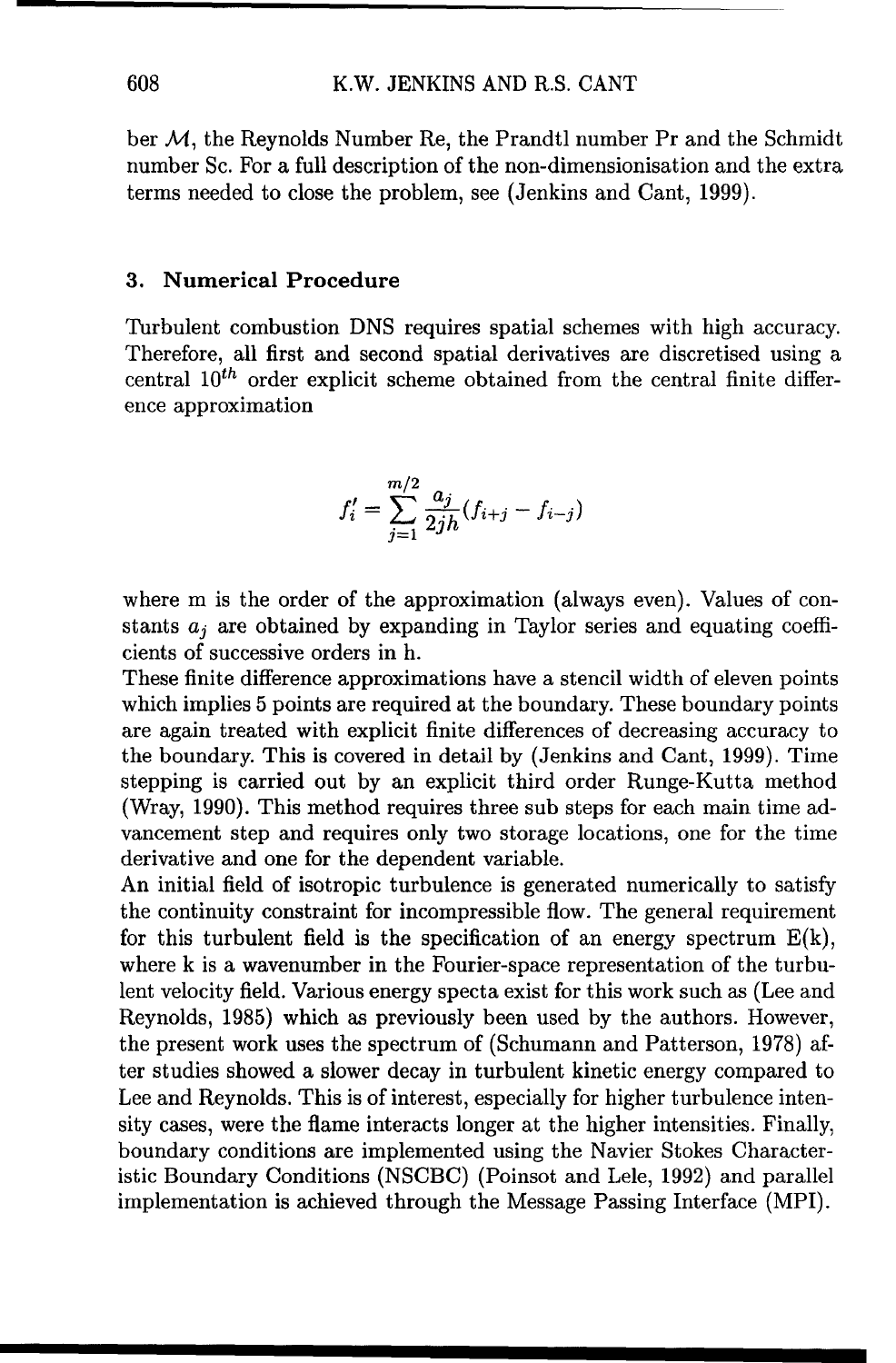### 4. Simulation Results

Flame kernel interactions for various turbulent intensities will be presented. Two simulations were undertaken, one with a grid size  $384^3$  and the other with a grid size  $128<sup>3</sup>$ . Both simulations were undertaken using 64 processors on the Hitachi SR2201 at Cambridge University and table 2 shows the problem parameters for each case.

|  |  | Case   Re   Pr   Sc   M   $\beta$   $\alpha$   $\tau$   B       |  |  |
|--|--|-----------------------------------------------------------------|--|--|
|  |  | $128^3$   30   0.7   0.7   0.00142   6.0   5.0   0.83   1225.0  |  |  |
|  |  | $384^3$   130   0.7   0.7   0.00142   6.0   5.0   0.83   1225.0 |  |  |

TABLE 1. Simulation Parameters

In both cases, the simulations were initialised by a Gaussian distribution of the progress variable c decomposed on the 64 processors with an initial turbulent field. All boundary conditions were non-reflecting outflow types with a time step  $\Delta t = 1.0 \times 10^{-6}$  which is restricted by the acoustic Courant stability criteria. Initial studies on small grids  $(64^3)$  have been undertaken with  $\mathcal{M} = 0.0142$ , enabling larger time steps  $\Delta t = 1.0 \times 10^{-4}$ . Computational performance is reasonable, with the initial turbulent fields taking approximately 8 and 20 minutes to generate for 1283 and 3843 simulations respectively, and time stepping takes approximately 15 and 50 seconds for each case. A full parallel performance test can be found in (Jenkins and Cant, 1999).

Figures 1a - 1c show results from initial  $\frac{w}{S_L}$  values of 5, 10 and 23 respectively. In each figure, three sets of results are plotted at 2, 4, 6 and 8 thousand time steps. The left and centre columns show a 2D slice from a laminar and turbulent flame and the right column shows the isosurface of progress variable c, all at the same time levels respectively. The laminar and turbulent flame cases are plotted with progress variable contours ranging from 1 (fully burned) at the centre to 0 (unburned) on the outer contour. In each case the flames can clearly be seen to propagate outwards. As the flames develop the effect of turbulence on them becomes less significant, since the turbulence is decaying. From these figures, an important feature of the flame is clear. Small scale wrinkles in the flame, more noticeable at  $\frac{u}{S_L}$  =23, do not remain. They appear to be smoothed out as the flame propagates. Also evident at high turbulence intensity is the flame breaking up and re-joining as the turbulence decays.

Figures 2a and 2b show a (1283) flame evolution at the centre x-y plane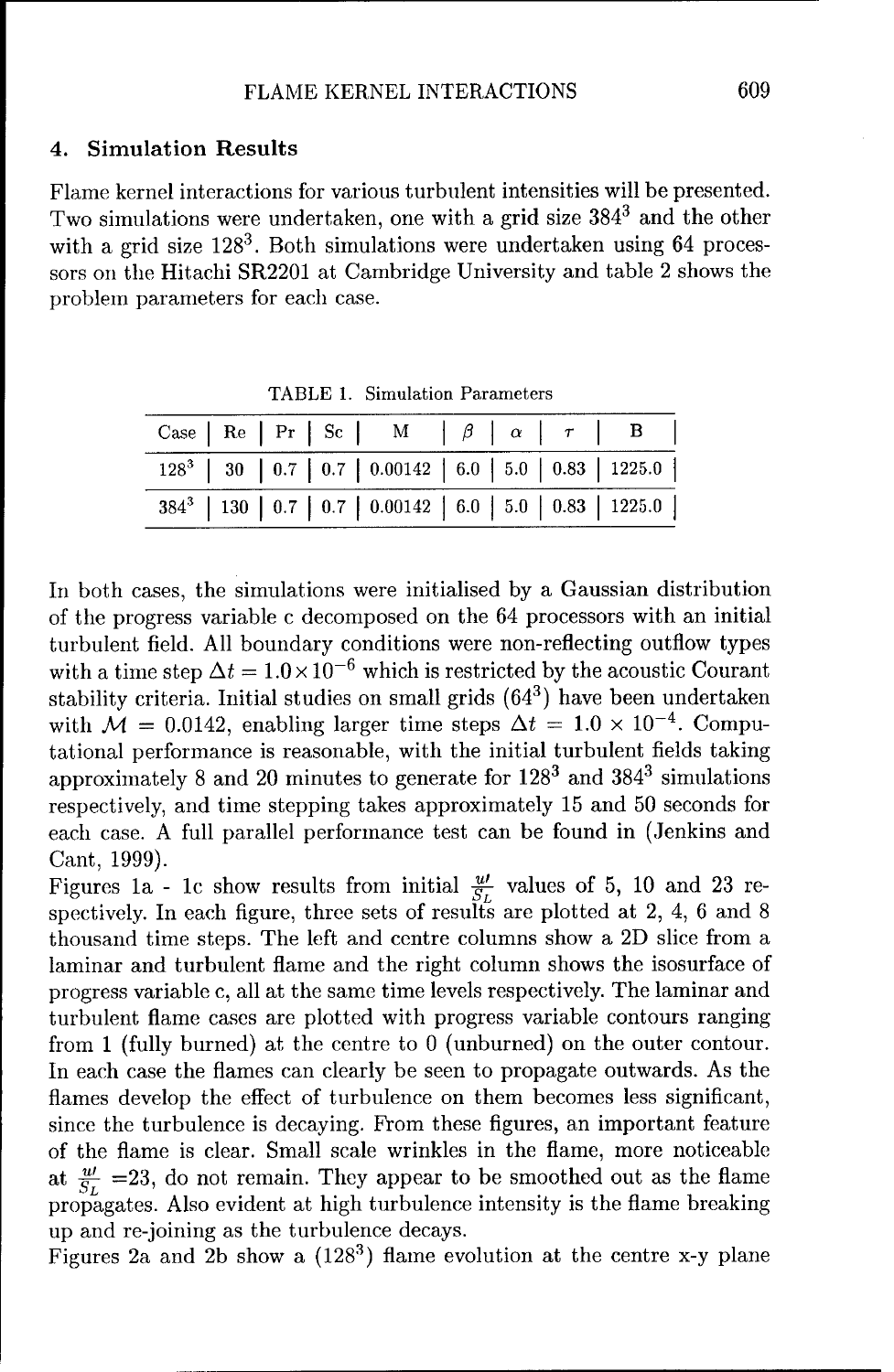$(k=64)$  and the quarter x-y plane  $(k=96)$  over time starting at the top left and going to the bottom right of each figure. Two interesting features occur in these figures, the first being an increase in burned area with time about the initial ignition point and the second is the evidence of holes in the flame due to strain. The holes are more noticeable in figure 2b. Here the image plane is initially at the edge of the flame and as the flame progresses holes and break up are evident. Figure 3 looks at an enlarged portion of the centre plane. Here the flame front is moving to the right and upwards. Velocity vectors are superimposed on to the flame contours to show the effect of flame curvature due to the eddies in the turbulent field. Also at the points of maximum curvature the flame thickness seems to be increasing due to a higher burning rate, since the surface area is increasing.

Finally, figure 4 shows an isosurface of the progress variable at  $c = 0.8$ . The image shown is for the inner 8 processors of a 64 processor simulation. This is evident by the rings on each surface due to the flame leaving one processor and joining the next. This is a good indication of the veladity of the parallel implementation as well as visualising in three dimensions the flame surface.

#### 5. Figures



Figure 1. laminar, turbulent and isosurfaces for 3 turbulent cases  $t = 2k - 8k$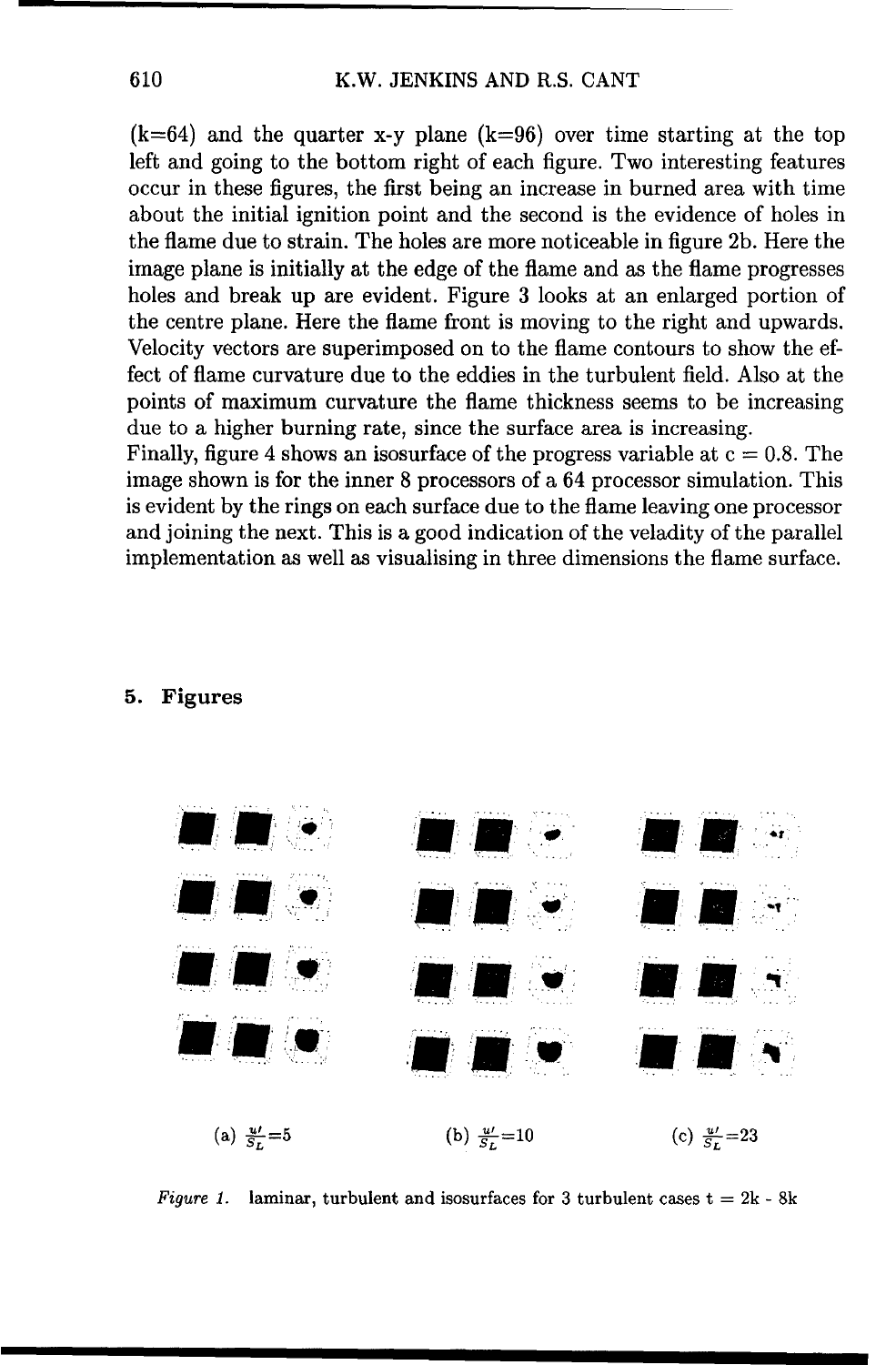

Figure 2. 2D slice at centre x-y plane and quarter x-y plane



*Figure 3.* Enlarged 2D slice of progress variable contours and velocity vectors



Figure 4. Isosurface of progress variable,  $c = 0.8$